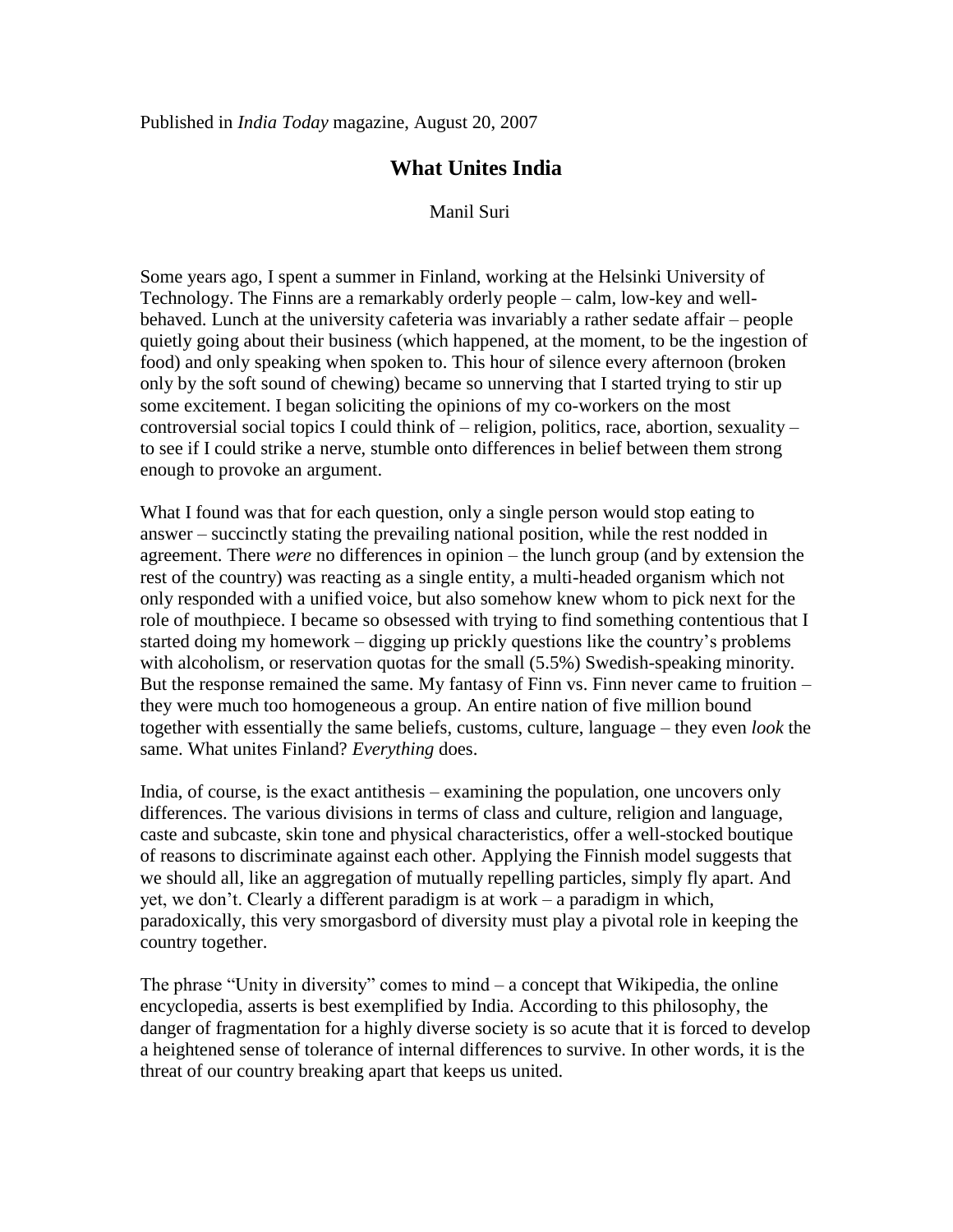While there is some truth in this idea, it neither captures the full picture, nor explains the mechanism by which such unity might actually be fostered. Consider that aggregation of 1.2 billion individual particles again, many of them rural and illiterate, all of them subject to intense pressure from their own particular needs and prejudices. Surely the most immediate and compelling motivation that drives them (in fact, that drives anyone, Finns included) is self-interest. Try explaining the Wikipedia entry to a poor farmer (or, for that matter a rich businessman) – tell him how a grand social theory predicts he will rise above his own immediate needs to ensure that the flag of unity is always kept aloft. He will laugh in your face.

And yet, a model of independent entrepreneurship does not apply either. Rugged individualism in the American sense is not the order of the day. People belong to welldefined communities – clan, village, sect, *biradari* – and it is membership in these that turns out to be of primary significance. Rather than 1.2 billion separate particles, the Indian model can be thought of as organized into a much smaller number of groups. The sense of belonging within each such group is extremely strong – the individual's social sustenance (not to mention very identity) is often entirely dependent on it. As a result, self-interest is no longer always the dominant motivator – rather, it might be subsumed into the interests of the group.

What makes these groups so attractive? What endows them with their strong sense of identity, their stability, their cohesive power? The driving force, I believe, is diversity. The groups derive their strength precisely from the inhomogeneity of the larger society from which they are drawn. While there might be several socioeconomic and evolutionary arguments favoring diversity, it is not necessarily something easy to live with. Alien customs can be surprisingly grating. People yearn to hear their own language. The natural defense against an onslaught of difference is to seek those like oneself. This is exactly what the group offers – a refuge from "The Other." One can seek comfort in a community of individuals with the same customs, the same ideas, the same aspirations, the same background. The reaction to too much diversity, in other words, is that people organize themselves into miniature versions of Finland.

This, then, is one of the surprising effects of diversity – rather than pulling people apart, it induces them to clot together. The phenomenon is observed in various other contexts globally – witness the way so many first generation immigrants in the West retract into the most orthodox religious groups they can find, to distance themselves from the alien culture around. In India, this clotting process repeats itself at higher levels. The groups that people form, regarded now as individual entities, still find themselves awash in a sea of tremendous diversity. The same mechanism as before will now cause these *groups* to clump together in reaction – moreover, this process plays out again at still higher levels, to give a fractal hierarchy. For instance, local communities of leatherworkers might imbed themselves in a larger regional community of the same profession, which in turn might bond with other regional Dalit groups to remain afloat in the surrounding sea of non-Dalit groups.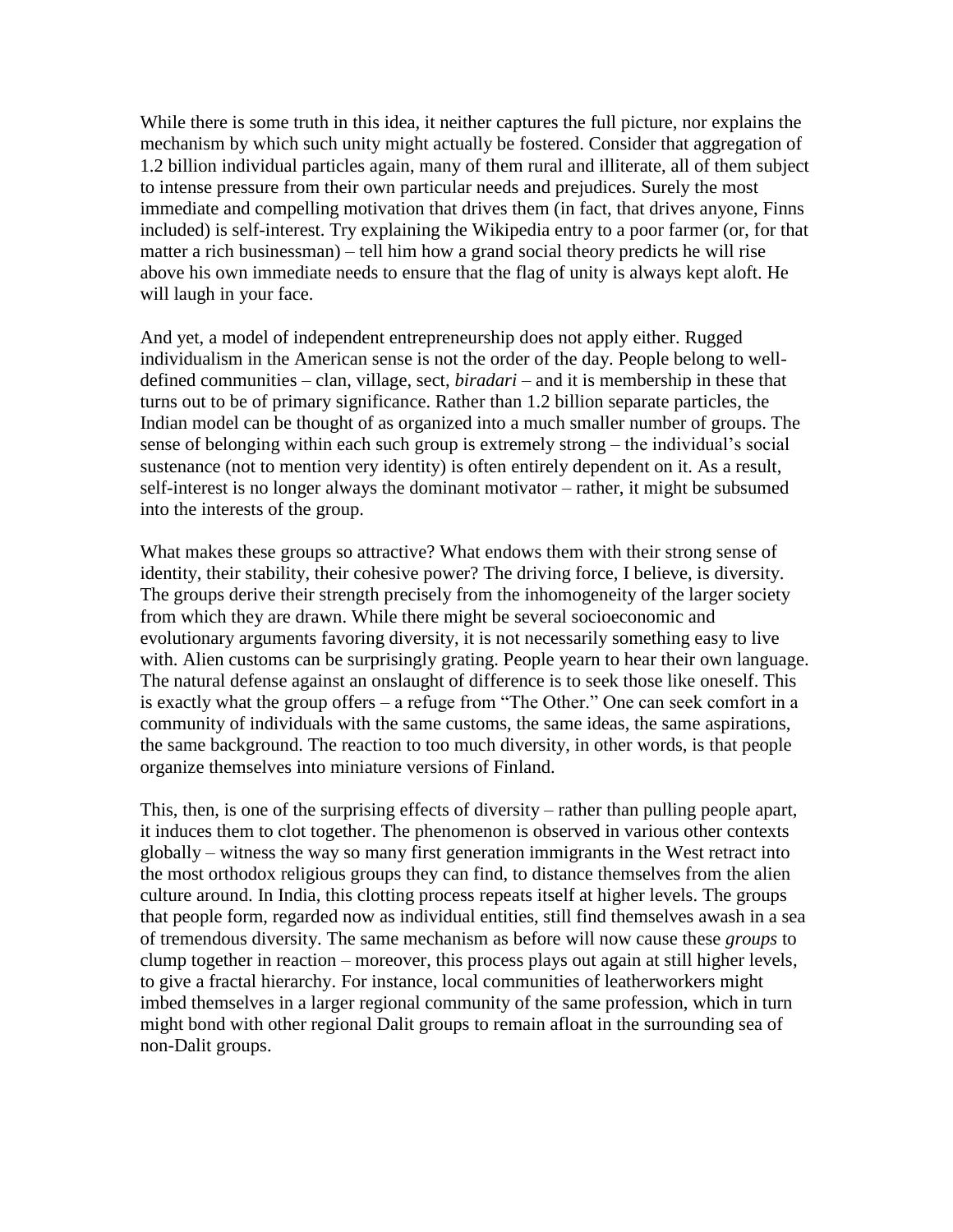Let me make a few points about the above model. At each stage, the primary role diversity plays is not necessarily to give birth to new conglomerations, but to provide the pressure that keeps them stable, no matter how they originated. An advantage of the model is that it helps explain why such an elaborate hierarchical structure of subcastes and castes continues to endure in India. It should be noted that significant overlap can exist between various groups and conglomerations – for instance, while an individual's primary identification might be with a professional, familial, or caste-based group, he might also feel a sense of allegiance to larger conglomerations structured around factors like language or religion.

While individuals or their immediate low-level groups have very limited power, rising through the hierarchy, we eventually reach conglomerations large enough to have political clout (for example, the group of all Dalits, of all Muslims, of Gujaratis, of Punjabis, etc.). How does "Unity in Diversity" apply at this level? Is the Wikipedia explanation finally sufficient? Does the size of these groups make them more sensitive, more responsible, ready to stifle their own needs and desires for the greater good of the country?

The answer is that groups, like individuals, also tend to act in their own self-interest, rather than out of nobility or altruism. If the membership of these large groups was economically stultified, and there were clear advantages to secession, then we would see vigorous campaigns for it played out all over the nation. But the fact is that people's lives in India *have* been improving – slowly, it is true, but steadily – as most indicators (poverty, rate of literacy, the UN's human development index) from the past three decades show. In addition, the boom of the last several years has infused sections of the population with a new optimism about the future, even if it might not yet be in their grasp. There does not seem to be a glaring economic imperative, either now or in the recent past, for a group to give up on India and strike out on its own.

When such secessionist ideas *do* arise, however, diversity plays an important role in damping them out. Recall how the top-level conglomerations arose in our model – through the combination of "building block" groups at lower levels. As we ascend this hierarchy of groups from the smallest to the largest, we can expect an increasing amount of variation in background, class, culture, religion. The fact that most individuals end up belonging to several different conglomerations contributes to this variation. The groups at the top, the ones large enough to effect political change, are the least homogeneous – consequently, they will generally have constituents with divergent aims and interests. Uniting all these constituents behind any action, particularly one geared towards radical change, is very difficult. A good example is the secession drive for Khalistan – the fact that the population of Punjab was so divided in terms of religion, class and economic well-being was an important factor in gutting the movement.

There is another way in which diversity promotes unity at this top level – by providing a tangible, flesh and blood "Other." Each group depends on this "Other" to define itself, to reinforce its own identity. Muslims distinguish themselves from the idol-worshipping Hindus, Hindus from the beef-eating Muslims. Higher castes need the lower ones to set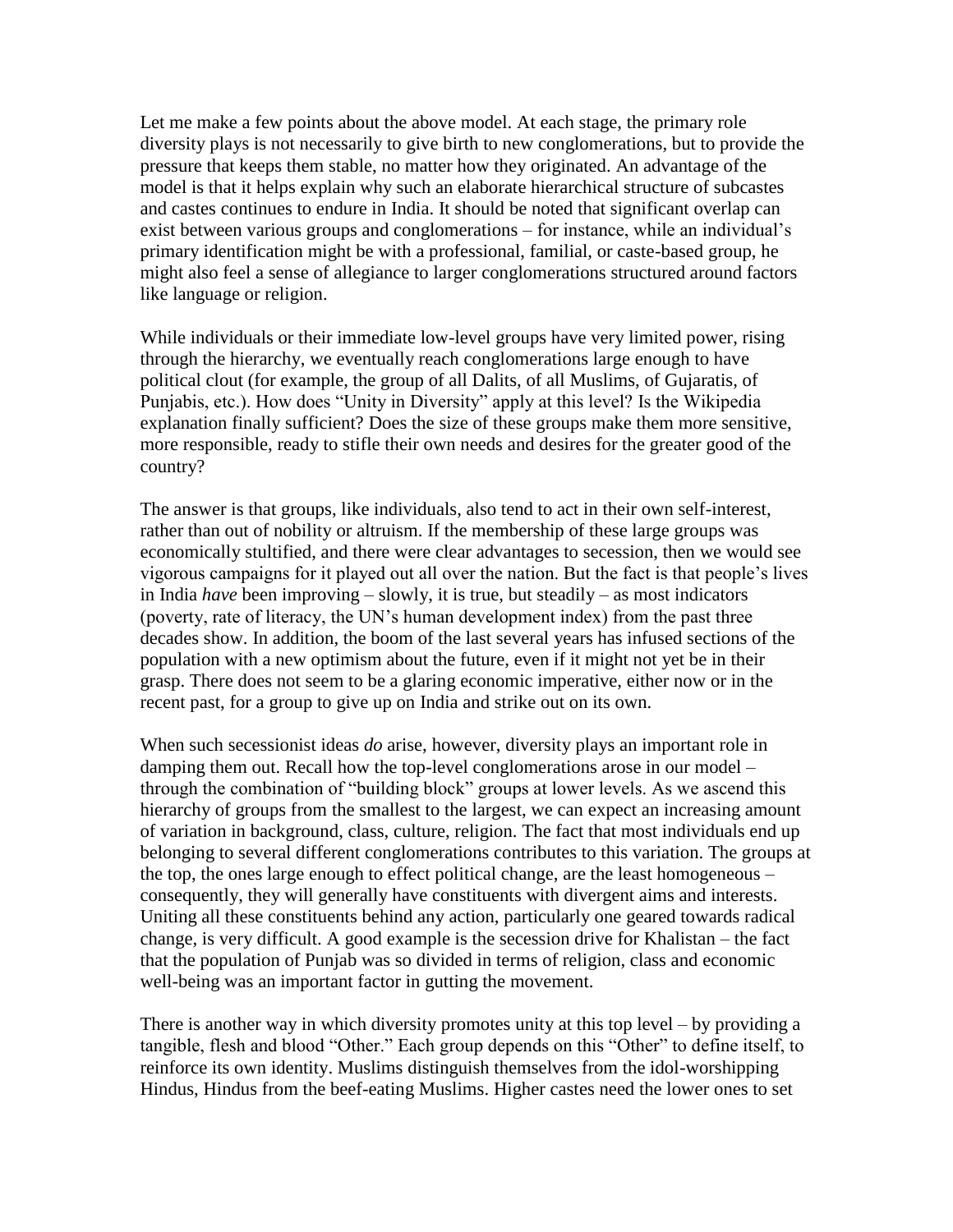themselves apart from, through claims of being purer, more religious, more spiritually evolved, and so on. Punjabis wake up every morning and thank their stars they are not born Gujarati or Marathi or Sindhi or (fill in the blank). Within the nervous system circuitry of each group is the realization that to remain relevant, to perpetuate its very existence, the compressive force from this "Other" is essential. Break off to strike out on your own, and there is no longer the pressure to bind the building block constituents together, there is no longer a raison d'etre. It is therefore in each group's self-interest to maintain an equilibrium of two opposing actions. First, to draw their populations *away* from other groups by emphasizing the differences, thus engendering internal solidarity. Simultaneously, to lean *towards* the same groups as a corrective measure, so that the mutually beneficial union (marked with no matter how much internecine hostility) is not completely destroyed.

One vital element not mentioned yet in this picture is democracy. This is the crucial release valve which stabilizes the entire model. Disgruntled groups who feel they have been shortchanged know they have the opportunity to express their ire at the polls – they do not have to break away. It could be argued, therefore, that democracy is what really keeps the country intact – by enfranchising all individuals and groups, and providing them with a time-tested method of effecting change.

But suppose we delve a little deeper and ask *why* this form of government has worked so well in India. What gives Indian democracy its robustness, its longevity? As Edward Luce argues in his recent book, *In Spite of the Gods*, it is once again the diversity of the population that works behind the scenes to ensure democracy endures. The country, quite simply, is much too diverse for other forms of government to take root. "Far from endangering democracy, India's pluralism makes democracy essential," Luce writes. So even if we accept that democracy is one of the most important factors in fostering unity, we can still trace its continuing survival back to our old friend, diversity.

Sixty years ago, on the eve of Indian independence, Nehru made his famous "Tryst with Destiny" speech. "A new star arises, the star of freedom in the East," he declared, but it was actually millions of tiny stars that arose that evening; that, at the stroke of midnight, were launched into the sky and set free. The usual Newtonian rules of gravitation did not apply to these stars – instead, what kept them from flying apart on their own independent trajectories was a much more complex force field. A field which drew them together by pulling them apart, a field which depended on their very diversity to ensure unity.

In the first decade of this new millenium, it is important to remind ourselves of what continues to keeps India aloft – the millions of attractions and repulsions taking place between its multiplying stars, between the clusters and constellations they form, between its galaxies both massive and small. The Finnish model will never apply – the romanticized ideal of all these components united in rosy, frictionless harmony. Rather, what's critical is to safeguard the rights, enfranchisement and continuing inclusion of each component, for the purely selfish reason of continued stability. Only then will India be assured of moving as one as it continues its cosmic voyage towards new trysts with destiny.